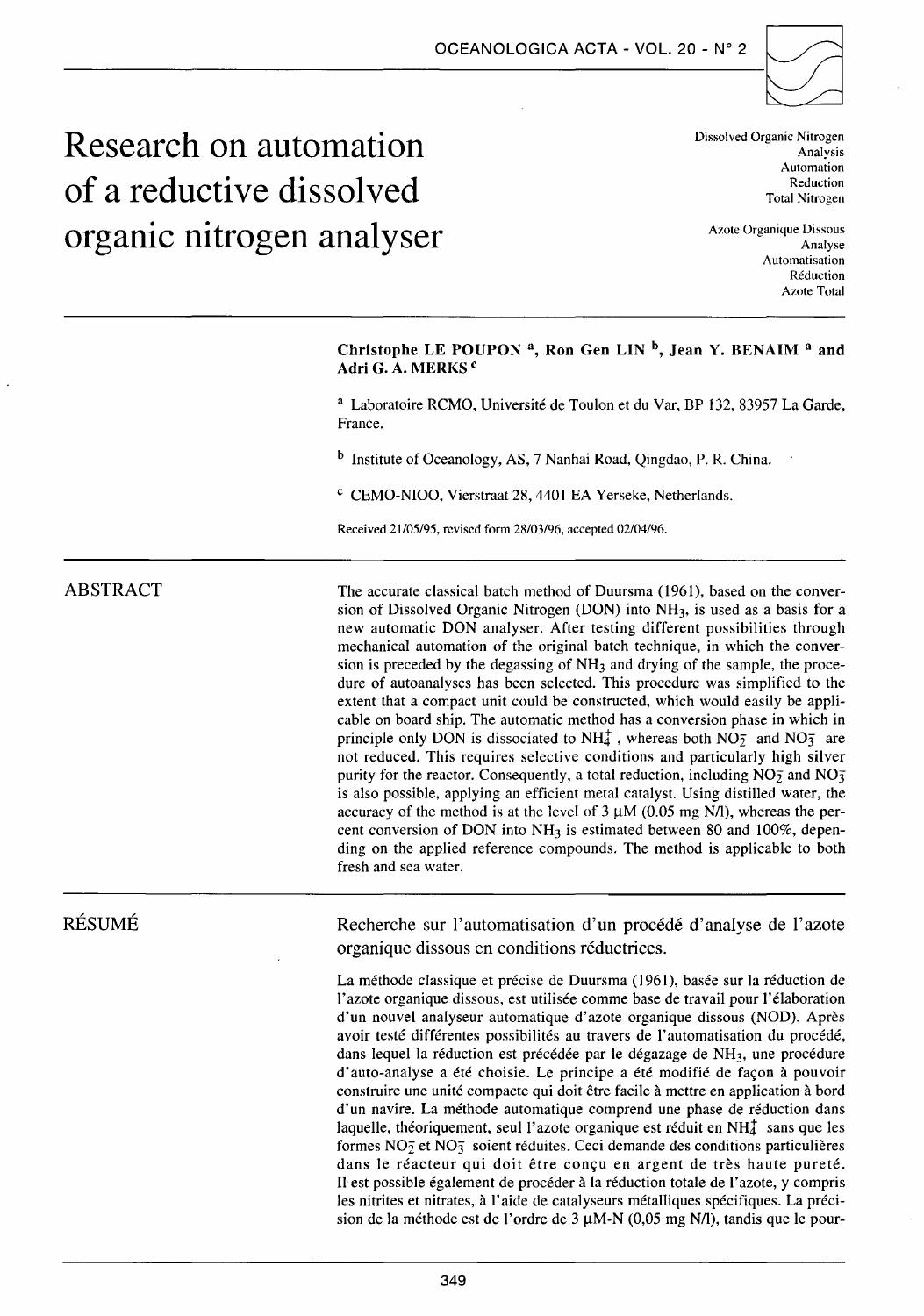centage de réduction varie de 80 à lOO %. Les résultats dépendent directement des composés de référence analysés. La méthode est applicable à la fois en eau douce et en eau de mer.

*Oceanologica Acta,* 1997, 20, 2, 349-358.

## INTRODUCTION

A number of dissolved organic compounds, containing nitrogen, exist in the marine environment, where these compounds have an atomic carbon-nitrogen ratio between 18 and 2. The majority of the organic compounds are of living origin, and include urea, amino acids, nucleotides and proteins. They have surprisingly Jow C/N ratios between 2 and 6 in the deep sea (Duursma, 1965), whereas in the oceans DON (dissolved organic nitrogen) concentrations range from 0.05 to 0.42 mg N/1 (Sharp, 1983; Hopkinson and Cifuentes, 1992; Koike and Tupas, 1993).

Most classical and modern methods for the determination of DON involve a transformation either to  $NH_4^+$  or/and to  $NO<sub>3</sub>$ . The concentration of DON is subsequently found by subtracting the response obtained with the separately determined inorganic nitrogen. In this context it is supposed that ali dissolved nitrogen not dctected as inorganic nitrogen is organic nitrogen. As noted by Walsh (1989), certain compounds, such as ammonium, can be adsorbed by small particles and colloids, and thus escape inorganic nitrogen analysis. Most of the colloid material will pass through the filter, which separates DON from PON, causing an excessively high DON. Filtration is therefore necessary prior to DON analysis.

One of the first classical methods is the so-called Kjeldahl digestion of DON by sulphuric acid into ammonium. A major problem for the Kjeldahl detection is the low precision of the method, due to the ammonia contents of the reagents (D'Elias *et al.,* 1977). The method is therefore impractical for marine samples.

Other methods, such as the method of Koroleff ( 1970) and the modified one by D'Elias *et al.* (1977) use an oxidative digestion with persulphate in alcaline conditions under pression. The oxides formed as nitrate are detectable by spectrophotometry after reduction to nitrite (Henriksen, 1970). In general, these techniques are satisfactorily applicable to fresh and waste waters with high DON concentrations, but Jess so in the case of sea water with much lower concentrations.

An improved system combines oxidation by UV irradiation and persulphate oxidation in oxygen gas, thereby increasing the completeness of the oxidation and sensitivity of the method. Ultraviolet photo-oxidation has, however, certain drawbacks with respect to the completeness of the reaction, due to the decreasing power of the UV irradiation source with time.

The first method using combustion at high temperature (Suzuki *et al.,* 1985) gave values higher than those determined earlier with other methods, and this caused considerable controversy in the literature. The most recently used method

involves combustion at high temperature, as in the case of DOC (dissolved organic carbon) analysis (Sugimura and Suzuki, 1988; Suzuki, 1993). The system uses a pyrolysis reactor where, in a flow of pure oxygen, organic and ammonia nitrogen are converted into nitrogen-oxide, which reacts with ozone produced by an ozone generator to an activated form of  $NO<sub>2</sub>$ , which is detected by chemiluminescence. This method does not require the execution of blanks.

Ail these mcthods give the concentration of DON in an indirect manner. The different handlings and separate analyses of the inorganic nitrogen compounds are sources of errors which directly affect the accuracy and precision of the DON analysis. This is even more valid for deep-sea water samples, where the DON concentrations are of an order of magnitude lower than those of inorganic nitrogen. For example, in the North Pacifie, DON ranges between 2-  $3 \mu$ M (Walsh, 1989) and 6-8  $\mu$ M DON (Koike and Tupas, 1993), while nitrate ranges between 1 and 40  $\mu$ M-N (Sagi, 1970; Sharp, 1983; Maita and Yanada, 1990).

Although the modern techniques for  $NO<sub>3</sub>$  and  $NO<sub>2</sub>$  analysis are very sophisticated, the classical batch method of Krogh and Keys (1934), which was improved by Duursma (1961), avoids part of the problem of subtraction. Only ammonia has to be subtracted, which usually occurs at a much lower concentration than DON and nitrate. The precision of the method was, for 17 replicates of Atlantic surface water with 34.85 salinity, 0.037 mg DON/l for a DON concentration of 0.145 mg DON/l (10.4  $\mu$ M  $\pm$  2.6  $\mu$ M DON; Duursma, 1961).

Despite the fact that the method is not very laborious, it has unfortunately not often been applicd, due to a Jack of automation. Nevertheless, the method has major advantages over the oxidative methods, and automation without loss of precision and accuracy would be of service to research on dissolved organic matter in the oceans.

## POSSIBILITIES FOR AUTOMATION

The basic parts of the batch DON analyser of Duursma ( 1961) were a digestion reactor consisting of a silver tube and a receptor for ammonia. The procedure was: a sample of 5 ml sea water is introduced into the reactor containing NaOH and being flushed with hydrogen. The reactor is slowly heated to  $100 \degree C$  in order to evaporate the water, which is distilled into diluted HCI, together with the released initial ammonia. Subsequently the reactor is heated for 20 minutes at 500 °C, where DON is converted to NH3. The ammonia obtained from both sources, as weil as, separately, inorganic ammonia, is determined by the same method.

A first trial was carried out to conserve the above-mentioned batch procedure by automating the system of sample addi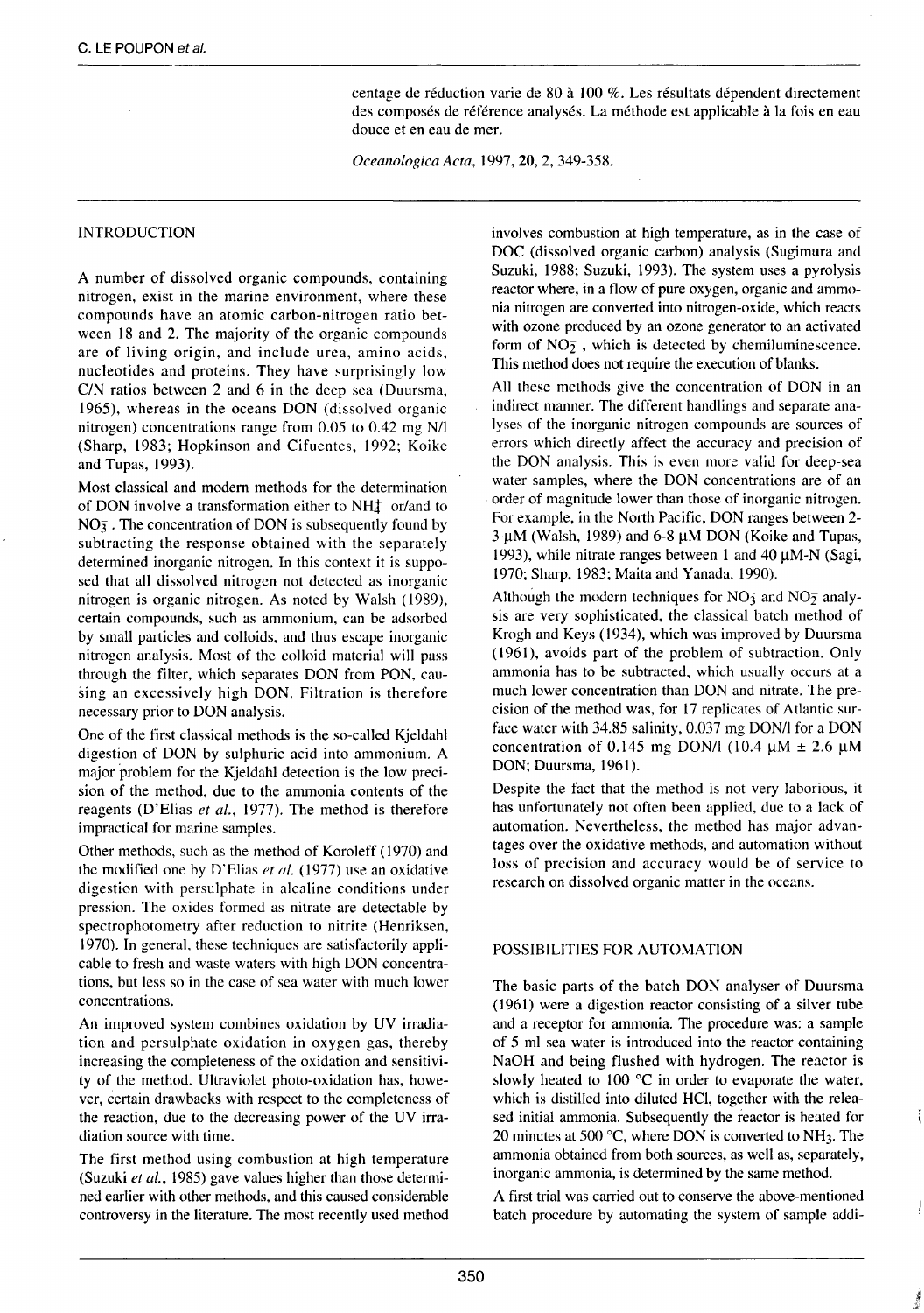tions, the pre-heating procedure and the digestion phase. In order to speed up the treatment of the number of samples per day, a semi-automatic system was tested with batches of five or ten reactors, linked to the same number of absorption vials. These vials were subsequently placed in an autoanalyser for  $NH<sub>4</sub><sup>+</sup>$  detection. However, this method proved as laborious as the original batch method and introduced risks of errors due to differences between the different reactors.

The second option involved a system containing computor-steered valves, which would regulate the absorption of the released ammonia during the two steps of evaporation and digestion. The major problem, however, was the regulation of the two-step heating procedure and the subsequent cooling phase, prior to the addition of a new sample. A single analysis might take even longer than the original batch analysis.

The final option envisaged the suppression of the evaporation phase. The sample is directly injected into the hot reactor, which is kept at 500  $^{\circ}$ C. Hence, the water sample will evaporate abruptly where water vapour will temporarily expel the flushing hydrogen or helium gas. The immediate question was whether the transformation of DON would still be complete and whether or not other nuisances, such as the reduction of nitrate, would occur.

By introducing a continuous flow of blank water, interrupted at regular intervals with samples, possibilities of errors were reduced to a minimum. The technical advantage was that a simple automatic analyset could be built with a reasonable performance, on which we will report in the following paragraphs.

## METHOD AND MATERIALS OF DON AUTOANALYSER

#### DON reductive silver reactors

Two kinds of silver reactors, in which the transformation takes place, were tested (Fig.l ).

An original vertical tube reactor of Duursma ( 1961) and a new spiral one were used. 8oth were constructed from the highest quality pure silver. This is essential, since metal impurities may have a catalytic effect favouring nitrate reduction, while their dissolution causes porosity and sweating of the tubes after a certain period of time. The vertical reactor is heated in an ordinary oven, while the spiral one is wound around a heating element, the whole being in a tightly-sealed box. Both reactors contain temperature detectors and a sensitive thermostat which maintains the temperature within one or two degrees.

The spiral reactor was constructed in order to increase the surface contact of the evaporating and digesting sample with the reagent NaOH, which in the vertical reactor was only present at the bottom of the tube.

#### **Reagents**

#### *Reduction phase*

Two reagents are required for the reduction: 100 mg/ml pure NaOH dissolved as stock solution, and hydrogen gas

of the highest quality. Should the hydrogen contain oxygen and ammonia impurities, it can be purified by heating over a platinum catalyser and a bubbler containing concentrated  $H_2SO_4$ .

Hydrogen serves as the reductive environment in the reactor and as carrier gas to the autoanalyser (for  $NH<sub>3</sub>$ ). The hydrogen flux is set between 10 and 15 ml/min, depending on the size of the equipment.

#### *Detection phase*

Ali reagents were of highest available purity and ali demineralized water used for dilutions and washings was from a Millipore Ro/Q Plus water system.

For HPLC detection, an eluent  $(10^{-2} N HNO<sub>3</sub>)$  was prepared in a 30% methanol solution and stored in a brown glass bottle to prevent light-assisted reduction to ammonium ion.

The analysis of solutions by the indophenol blue method was carried out as follows. The sodium citrate reagent was prepared in 1 litre of ammonia-free water, with 112.0 g of tri-sodium citrate. 2 H<sub>2</sub>O (AR), 6.18 g sodium hydroxide and 8.15 ml sodium hypochlorite (1 N in 0.1 N NaOH). The phenol solution contained 9.375 g phenol (AR) and 0.125 g sodium nitroprusside in 1 litre of ammonia-free water. The reagents were stable for at least 14 days in darkened reagent containers, stored at 4 °C.

The analysis of ammonia by fluorescence used the NH $\ddagger$ -ophthaldialdehyde (NH $<sub>4</sub>$  - OPA) complex. The OPA solu-</sub> tion containing borate buffer was made up daily in 1 litre of Milli-Q water and contained 0.25 M Borate (15.46 g of  $H_3BO_3$  in 1 litre of Milli-Q water, ajusted to pH 9.50 with 10 N NaOH), 100 mg of o-phthaldialdchydc (Sigma Chem. Co.) in 2 ml of methanol and  $500 \mu$ l of 2-mercaptoethanol (Sigma). This solution was deoxygenated by bubbling 200 ml of O<sub>2</sub>-free N<sub>2</sub> min<sup>-1</sup> through the solution for 20 minutes. The NaOH-citrate solution contained 200 g of sodium citrate, 18.0 g of NaOH, and 950 ml of Milli-Q water. Carrier solution was prepared with 8 ml of



#### Figure 1

*Scheme of the (A) vertical and (B) five-turn spiral silver reactors. (Numbers are in millimetres).*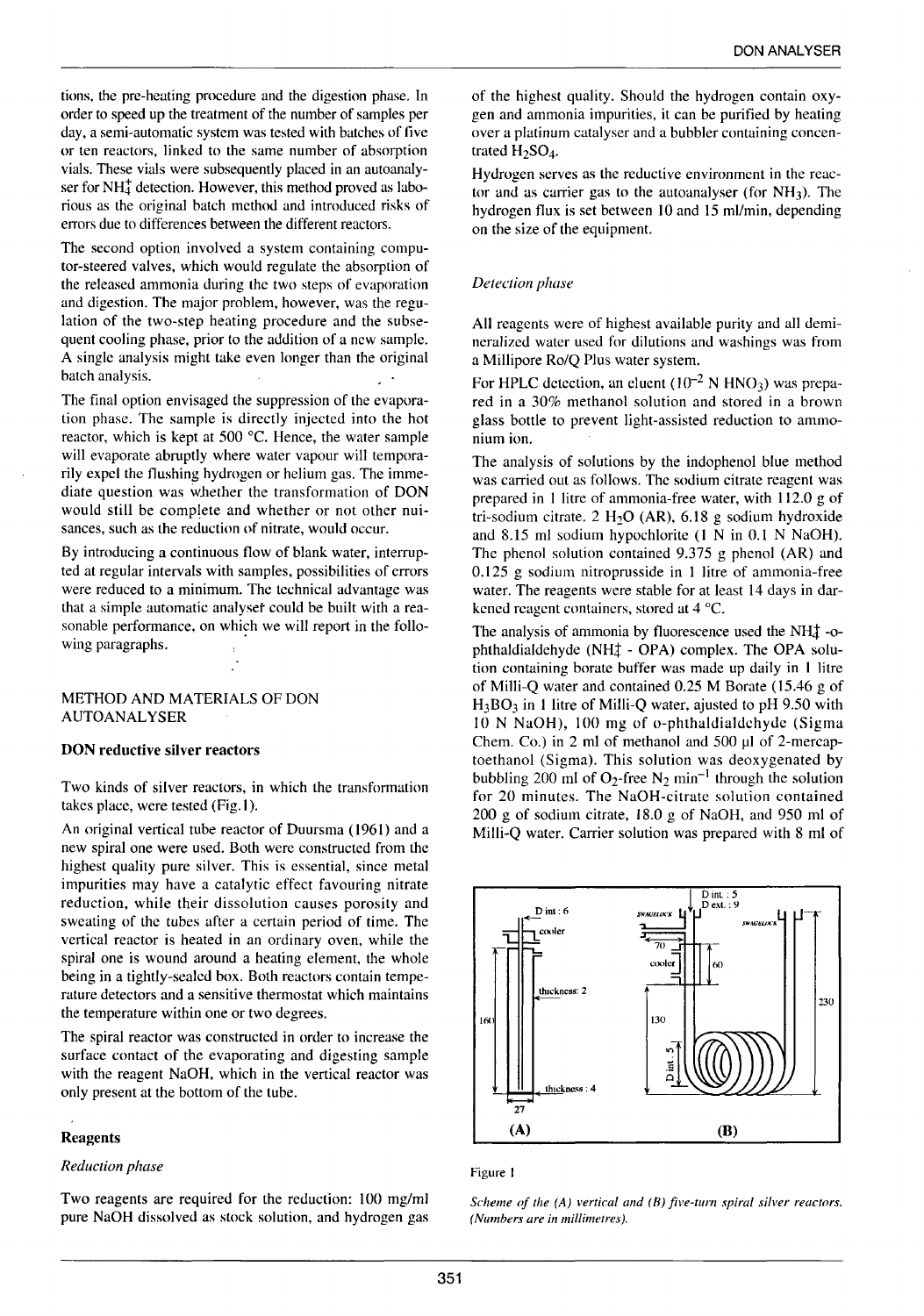concentred  $H_2SO_4$  and 4 litres of Milli-O water. The reagents were stable for at least 72 h and are stored capped.

# *Preparation of standards*

A stock ammonium solution of 100 g/l NH<sub>3</sub>-N was prepared by dissolving 76.429 g ammonium chloride (AR) in 200 ml of high purity water. A working solution of 100 mg/1 NH3-N was prepared from the stock solution by serial dilution. Standard solutions were prepared daily from the 100 g/l NH<sub>3</sub>-N. All glassware was soaked in  $10\%$ hydrochloric acid and rinsed copiously with high purity water prior to use.

# NH3 detection equipment

## *Analysis (!f NH3 by HPLC*

Because of its accurate and easy applicability, an HPLC equipment was first tested with the aim of detecting possible breakdown products produced in the reactor and transfered to the analyser. The equipment used a column containing a cation exchanger (type "VYDAC", charged with poly (styrene divinylbenzene) sulphonate, dimensions 4.6 x 50 mm), placed behind a pump (LC-9A, double piston, programmable, Shimadzu). Sample injection ranged from 20 to 100  $\mu$ l. The detection occurred by conductometry with a CDD-6A (Shimadzu) detector. The obtained signal was treated by an integrator, which permitted the determination of ammonia by the retention time and the peak arca. The detection limit is about  $3.6 \mu$ M-NH<sub>3</sub>.

## *Analysis of NH 3 hy spectrocolorimetry*

The second detection equipmcnt tested was the SKALAR autoanalyser technique, using a spectrophotometer, applying a micro cell of 30 mm. Colouring occurred with the indophenol method according to Helder and de Vries ( 1979). The peristaltie pump and samplcr were of Technicon. The signais were collected by an integrator as applicd above. The detection limit is about  $0.014 \mu M\text{-}NH_3$ .

# *Analysis ojNH3 hy jluorometry*

The third detection method utilized as detector a SKALAR fluorescence detector, where  $NH<sub>3</sub>$  could be detected at lower concentrations compared with the two other methods. The principles of this method are based on those of Genfa and Dasgupta (1989) and Jones (1991).  $NH<sub>3</sub>$  is diffused across a microporous hydrophobie Teflon membrane into a flowing stream of o-phthaldialdehyde reagent to produce a fluorescent adduct. The detection limit is about  $0.0015 \mu$ M-NH<sub>3</sub>.

# *Standard solutions*

For calibration of the technique, the standard solutions used were NH<sub>4</sub>Cl, Urea,  $\beta$ -alanine, caffeine, glycine and NaNO<sub>3</sub>, in Milli-Q water and sea water.



| (1) Sampler changer                             |
|-------------------------------------------------|
| $(2)$ NaOH solution $(0.1$ ml/min $)$           |
| $(3)$ Sample $(0.32$ ml/min $)$                 |
| $(4)$ & $(5)$ Na-citrate $(0.1 \text{ ml/min})$ |
| $(6)$ Air $(0.32$ ml/min)                       |
| $(7)$ Sample $(0.32 \text{ ml/min})$            |
| $(8)$ Phenol $(0.1 \text{ ml/min})$             |
| $(9)$ Reactor exit $(0.42 \text{ ml/min})$      |

(10) Surplus exit (0.32 ml/min) (Il) First dc-huhblcr (12) Coolcr (13)Temperature regulator and thermostate (14) Spiral silver reactor (15) Verucal stlvcr rcactor (16) Row œll30 mm, filtcr630 nm ( 17) Second dc-hubblcr (18) Hydrogen gas (15 ml/min)

#### Figure 2

*Flow scheme of reductive DON autoanalyser, with spectrophotometric detection.* 

# Flow scheme of reductive DON analysis

Small units of some millilitres of sample are placed in a sample changer, interchanged with samples of fresh Milli-Q water and standard solutions. Subsamples are taken at regular intervals, ensuring a fixcd amount of solution. This subsample is transferred among a continuous current of Milli-Q water flowing into the reactor, together with the carrier gas hydrogen. In Figure 2, the complete flow scheme of the DON autoanalyser is given for the detection system with spectrophotometry.

## *Discontinuous or continuo us methods*

## Discontinuous method :

Injection of samples into the reactor is effected with a seringe. This technique requires the cleaning (by injecting Milli-Q water) of the reactor after each sample injection, in order to remove possible residues in the upper part of the reactor.

## Continuous method :

By means of a peristaltic pump, a continous flow of Milli-Q water (and NaOH solution) enters the reactor, thus ensuring stable conditions. This flow is interchanged with samples and standard solutions taken from the sample changer. Except for complete cleaning of the reactor after a defined number of samples (every five days) to remove NaOH and NaCI residues, the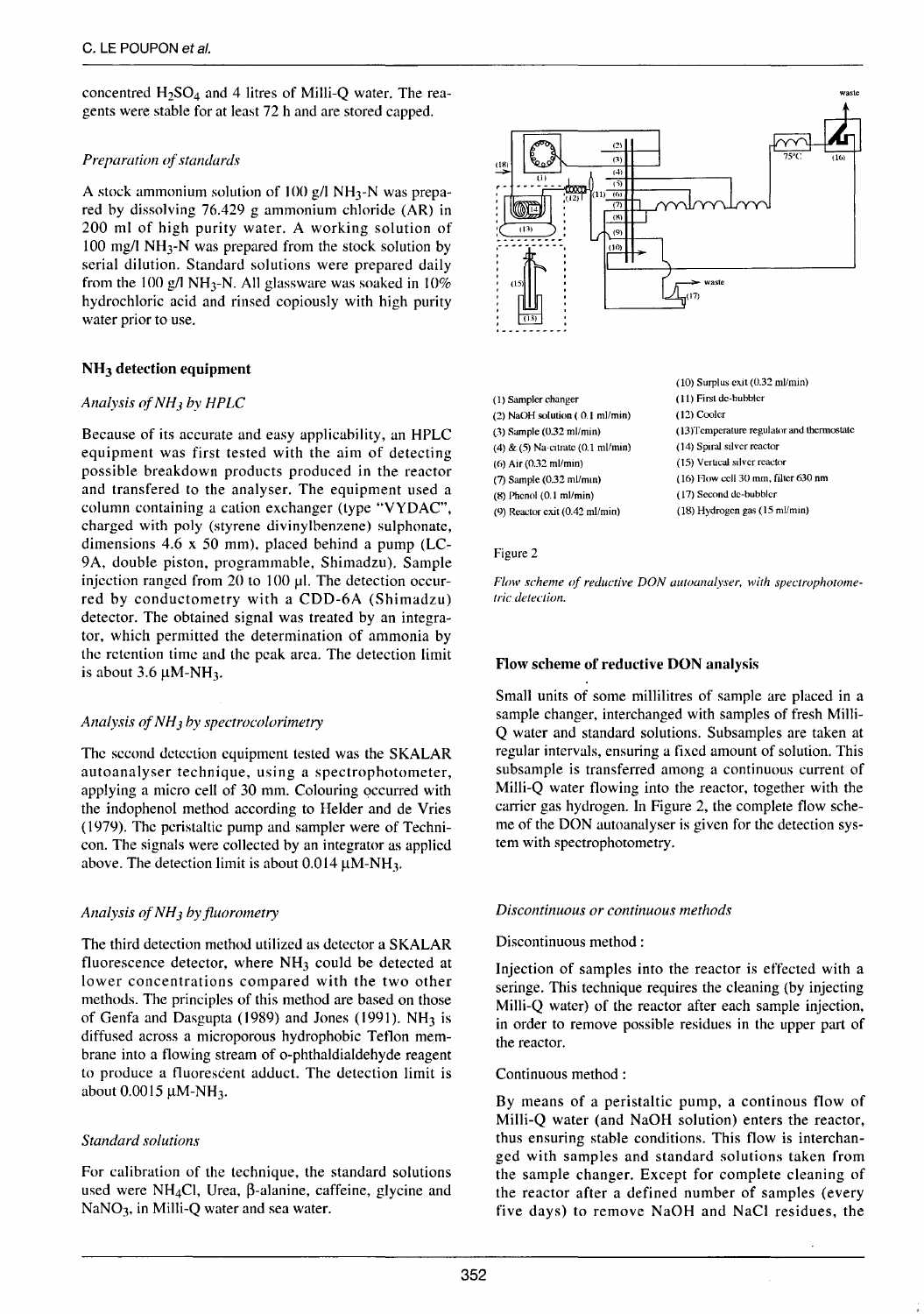## Table 1

*Comparison of continuous and discontinuous methods.* 

| Method        | <b>Advantages</b>                                                   | <b>Disadvantages</b>                                                                             |
|---------------|---------------------------------------------------------------------|--------------------------------------------------------------------------------------------------|
| Continuous    | - Automatic<br>- Rapid analysis                                     | $-$ Some effect of sea water matrix<br>- Regular change of catalyst if applied                   |
| Discontinuous | - Less sea water<br>matrix problems<br>- Hydrogen more<br>effective | - Semi-automatic only<br>– High blanks<br>$-$ High limit of detection<br>- Few analyses per hour |

method requires a very simple flow scheme and attributes (Fig. 2).

Table 1 presents the advantages and disadvantages of both methods.

## RESULTS AND DISCUSSION

## On the different reagents and conditions

#### *Na OH*

Sodium hydroxide is essential for a complete transformation of DON to NH3. At the reaction temperature of 500 °C, NaOH is in liquid form. Excessive amounts of NaOH in the reactor will cause a release of NaOH with the effluent, interfering with the detection system. After serial systematic tests, the most suitable form of addition was found to be a co-injection of 0.1 N NaOH with either the samples and/or the blank solutions.

#### *Hydrogen*

At the moment of sample introduction and water vapour formation, hydrogen is only present at 3%. However, conversion is still occurring during the experimental procedure, thereby demonstrating that conversion of DON to NH<sub>3</sub> does not really depend on the presence of hydrogen. It is essential to avoid any oxidative conditions that would oxidize DON and NH3. The hydrogen flow should be restricted to 15 ml/min in order to avoid NaOH aerosol release from the reactor at higher rates.

#### Table 2

*Test results of different catalysts on the reduction efficiency of DON and NO].* 



#### Figure 3

*Response of different reactor temperatures on DON and sodium nitrate reduction.* 

#### *Temperature*

A high temperature is indispensable for the DON conversion, as can be seen from Figure 3 with, for example, the reduction of  $\beta$ -alanine. The optimal temperature is taken at 500  $^{\circ}$ C, for the direct outer side of the reactor, which is in a leak-free box to maintain a stable temperature throughout the oven. The sensor has to be attached to the reactor and not to the heating element.

#### *Reactor*

As explained above (Fig. 1), two types of reactors have been tested. 8oth the vertical and spiral reactor can give optimal results for the proper conditions involved. lt is essential that the connections with the silver tubes be preferentially of silver, in order to avoid unnecessary catalytic effects by other metals which produce active hydrogen in NaOH medium. The highest purity silver tubes available on the market have been used in the design of the spiral reactor.

#### *Catalysts*

The presence of different catalysts has been tested. In principle, an injection tube of stainless steel will already cause a stimulation of the transformation of DON, where the peak response of the detector will improve. The point

| Catalysts                         | <b>DON</b>                   |                         |                         | $N-NO3$         |                   |                   | <b>Conditions</b> |                    |                  |                    |
|-----------------------------------|------------------------------|-------------------------|-------------------------|-----------------|-------------------|-------------------|-------------------|--------------------|------------------|--------------------|
|                                   | Compound                     | added<br>(mg N/l)       | found<br>(mg N/l)       | $\%$            | added<br>(mg N/l) | found<br>(mg N/l) | %                 | т<br>$(^{\circ}C)$ | $H_2$<br>m / min | <b>NaOH</b><br>(N) |
| Ni/Cu<br>and<br>Ag thread         | Urea<br>Glycine<br>B-alanine | 0.140<br>0.140<br>0.140 | 0.119<br>0.119<br>0.127 | 85<br>85<br>91  | 0.700             | 0.630             | 90                | 500                | 0.16             | 0.1                |
| <b>Stainless</b><br>steel dipping | Urea<br>B-alanine            | 0.280<br>0.350          | 0.224<br>0.333          | 80<br>95        | 0.700             | 0.630             | 90                | 500                | 6.               | 0.1                |
| <b>Stainless</b><br>half-dipping  | Urea<br>Glycine<br>B-alanine | 0.140<br>0.140<br>0.140 | 0.122<br>0.119<br>0.148 | 87<br>85<br>106 | 0.560             | 0.728             | 130               | 500                | 30               | 1.0                |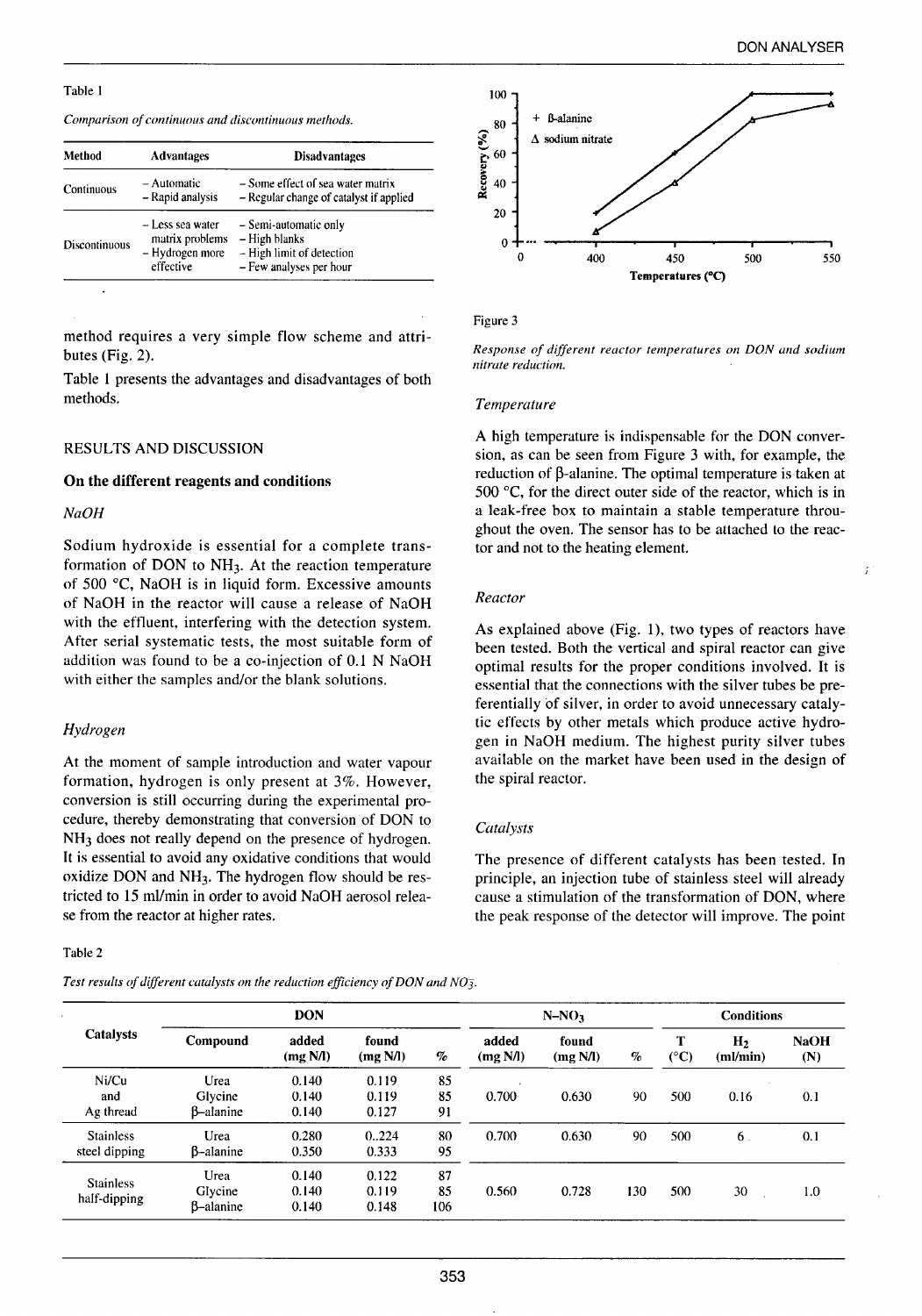is, however, whether or not  $NO<sub>2</sub>$ <sup>2</sup> and  $NO<sub>3</sub>$ <sup>3</sup> will be reduced as weil. A number of catalysts have been tested, including Raney alloy (Ni,Al), NiO or zinc powder, copper on cadmium grains, vanadium, copper-zinc or nickelcopper alloys. Sometimes, results gave sorne difficulties to be reproduced. Table 2 presents a survey of the more representative tests with nickel-copper alloy and stainless steel.

From these results, two possibilities are offered by the continuous flow reductive method. First, as previously stated, a very high purity silver reactor can restrict the process to a specifie DON conversion to ammonia, without any nitrate reduction. Second, it appears that when metal catalysts are used, nitrate is converted, and thus total dissolved nitrogen can be determined in the samples.

## *Detectors*

*HPLC* : according to Noller and Currey (1990), the HPLC technique with ionie chromatography should be able to detect concentrations of N-NH<sub>4</sub><sup>+</sup> between 0.05 to 500 mg/l  $N-NH<sub>4</sub><sup>+</sup>$ , at least for fresh water. However, the adaptation of the HPLC to samples of sea water posed certain problems. The solutions arriving from the reactor contain sodium, which caused difficulties in detection. A peak signal of Na<sup>+</sup> was observed to interfere with the NH $_4^+$ signal, resulting in a bad resolution of the latter. Ali tests to eliminate Na<sup>+</sup> evolution from the reactor failed with respect to this problem.

*Fluorometry* : the fluorometric method of Genfa and Dasgupta (1989) and Jones (1991) has been tested, using a fluorometer adjusted to the autoanalyser. The test series with  $NH<sub>4</sub>Cl$  could not produce the same sensitivity of the measurements as claimed by the above authors. This remained even below that of the spectrophotometric detector, which impelled us for the moment to continue the research with the last detector only.

*Spectrocolorimetry* : the major part of the research has been carried out with the spectrocolorimetric detector. No interference by either sodium from NaOH or sea water of the reactor has been found. The detection limit was equivalent to  $0.04 \text{ mg/l}$  NH $_4^+$  -N, for a setting with an upper limit of 2 mg/l NH $<sub>4</sub>$  -N. This detector was selected for the</sub> final version of the DON analyses.

# Reproducibility of DON analyser

## *Conversion of DON to NH3 in the absence of catalysts*

A number of tests have been carried out with both types of silver reactors in order to determine the reproducibility of the conversion of DON to  $NH<sub>3</sub>$ . It is essential that the reactors have not previously been used for tests with catalysts, since these are very difficult to remove by rinsing or special cleaning. As is shown in Table 3, the recoveries of DON range from 26% to 126%, demonstrating dependence on the kind of organic matter involved.

These results show that no reduction of nitrate has been observed when its concentrations is less than 0.70 mg N/l.

#### Table 3

*Examples of conversation* in *absence of catalysts with organic nitrogen compounds. (Reaction temperature: 550* °C, *Hydrogen flux: 6 ml/min, Nu OH (0./N)flu.x: 0.1 ml/min, sumpleflux: 0.32 ml/min), \*solutions in sea water.* 

| <b>Samples</b>    | mg N/l added | mg N/l found | Recoveries $(\%)$ |
|-------------------|--------------|--------------|-------------------|
| Urea              | 0.140        | 0.158        | 113               |
| Urea              | 0.280        | 0.221        | 79                |
| Caffeine          | 0.140        | 0.115        | 82                |
| Caffeine          | 0.280        | 0.245        | 88                |
| $\beta$ –alanine  | 0.070        | 0.075        | 108               |
| <b>B</b> -alanine | 0.140        | 0.137        | 98                |
| <b>B</b> -alanine | 0.210        | 0.176        | 84                |
| $\beta$ –alanine  | 0.280        | 0.238        | 85                |
| Glycine*          | 0.140        | 0.176        | 126               |
| Glycine*          | 0.210        | 0.232        | 111               |
| EDTA*             | 0.140        | 0.045        | 32                |
| Caffeine*         | 0.140        | 0.036        | 26                |
| Urea*             | 0.140        | 0.068        | 49                |
| Sodium nitrate    | 0.140        | 0            | Ω                 |
| Sodium nitrate    | 0.700        | 0            | 0                 |

The sea water dissolved organic nitrogen standards give lower values than those dissolved in Milli-Q water. De Baar *et al.* (1993) observe the same result in their studying of organic carbon in fresh and sea water. This is probably due to a salt effect.

# Possibilities of complete conversion/reduction of DON to  $NH<sub>3</sub>$  with catalyst(s)

Because of the difficulties in designing a high purity silver reactor, a number of tests have been carried out with the addition of a metal catalyst (stainless dipping steel for instance, Table 2). In theses cases, the DON values are obtained by subtracting the inorganic N ( $NH_4^+$ , NH<sub>3</sub> and NH<sub>2</sub>) from total N.

Replicate series of Mediterranean sea water solutions (with  $0.143 \text{ mg N/l}$ ) were used to estimate the accuracy of the method. The results show a variation coefficient of 8.8% and a standard deviation of 0.013 mg N/l. Blank standard deviation and standard error (D'Elias, 1983) with Milli-Q water ( $n = 55$ ) were 0.007 mg N/l and 0.010 mg N/I respectively (Tab. 4).

SD : standard deviation calculated by the formula  $\sqrt{\frac{\Sigma d^2}{2N}}$ 

2.ES: two standard errors : 
$$
\frac{2SD}{\sqrt{2}}
$$

Table 4

*Blank determinations.* 

| Replicate    | <b>Mean concentration</b> | SD    | 2SE      |
|--------------|---------------------------|-------|----------|
| analysis (n) | (mg N/l)                  |       | (mg N/I) |
|              | 0.066                     | 0.007 | 0.009    |
| 10           | 0.059                     | 0.008 | 0.011    |
| 10           | 0.076                     | 0.007 | 0.009    |
| 14           | 0.081                     | 0.004 | 0.006    |
| 14           | 0.059                     | 0.010 | 0.014    |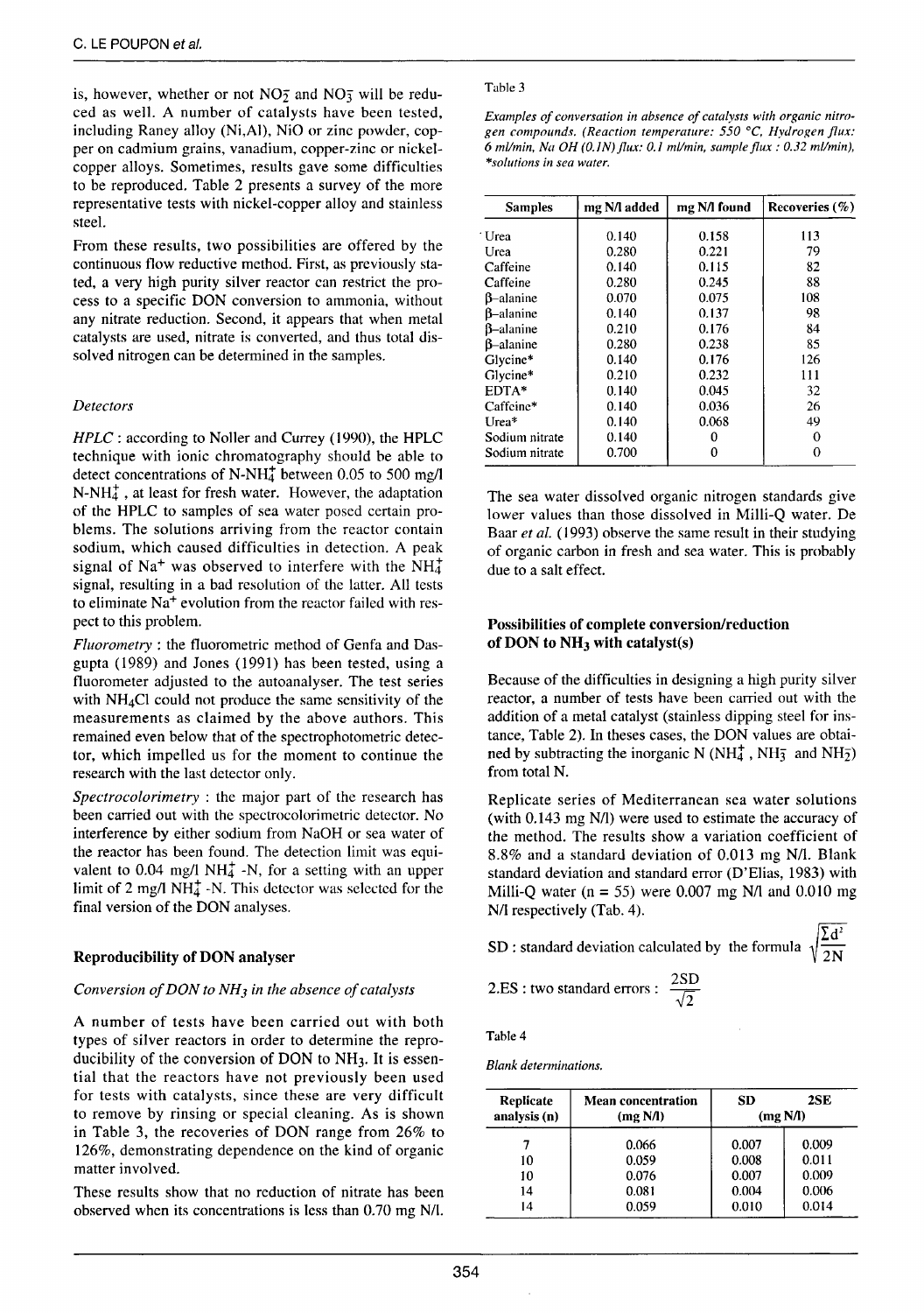

Figure 4

*Control analyses of dissolved organic nitrogen determination.* 

Results show 100% recovery of nitrogen with  $\beta$ -alanine. Caffeine with  $C = N$  double bounds probably less reactive gives poor yields (Fig. 4). Le Poupon (1994) discuss catalytic effects with possibilities of complete nitrogen conversion.

## lntercalibration step

An intercalibration exercise has been set up comparing our reductive DON analyser with the oxidative ammonia analyser ANTEK-7000, available at the Oceanographie Institute at Villefranche-sur-Mer of Dr. Copin-Montégut (Laboratoire de Physique et Chimie Marines, University of Paris-VI). This technique should analyse DON in sea water, ranging between 0.07-0.63 mg N/1.

The ANTEK analytical procedure involves the injection of 5 ml sea water into a quartz crucible containing quartz wool. The crucible is automatically placed in a furnace which is heated at 1100 °C. The carrier gas is pure oxygen and generated ozone:

| $R-N + O_2$ | $\rightarrow$ | $CO + H2O + NO$ |
|-------------|---------------|-----------------|
| $NO + O3$   | $\rightarrow$ | $NO_2^* + O_2$  |
| $NO2$ *     | $\rightarrow$ | $NO2 + E$       |

After separation of water vapour, the  $NO<sub>2</sub><sup>*</sup>$  produced in a high electronic state is detected by chemiluminescence. A

problem encountered is the interference of chlorine, which makes the analysis of low DON concentrations in sea water difficult. The calibration curve of  $NO<sub>3</sub>$  given in Figure 5, shows a proportional response between 0.4 and 7 mg N/l.

Calibration with urea, EDTA and caffeine dissolved in distilled water showed, however, a lower response with respect to the added amounts (Tab. 5). The percentage recovery ranged between 84 and 96% for an added concentration of 0.7 mg DON/1. With the same compounds and lower concentrations, our reductive method gave as much as 86 to 99% of recovery. The means of each DON determination show similar results.

Continuous combined UV plus chemical oxidation analyser has been used as another comparative method. This apparatus has been set up in the RCMO laboratory (University of Toulon et du Var- France) with two parts of Technicon systems. One of this is a UV plus chemica! oxidative compartement of the DOC AutoAnalyser and the other part is the classical nitrite and nitrate AutoAnalyser. Combination results in a continuous flow apparatus. DON is determined by difference, the accuracy is 0.02 mg N/l and the coefficient of variation is inferior to 5%.



Figure 5

*Calibration curve of NO] using Antek analyser.* 

#### Table 5

*Recovery of added DON to distilled water with the ANTEK-7000 technique and reductive method.* 

|                  |             |       |                  |                   | Concentrations (mg/l) |                      |                   |
|------------------|-------------|-------|------------------|-------------------|-----------------------|----------------------|-------------------|
| <b>Solutions</b> |             |       | <b>ANTEK-DON</b> |                   |                       | <b>Reductive DON</b> |                   |
|                  | $\mathbf n$ | Added | Found            | <b>Efficiency</b> | Added                 | Found                | <b>Efficiency</b> |
| urea             | ↑           | 0.7   | 0.59             | 84%               | 0.7                   | 0.69                 | 99%               |
| <b>EDTA</b>      | ◠           | 0.7   | 0.67             | 96%               | 0.14                  | 0.12                 | 86%               |
| caffeine         | ↑           | 0.7   | 0.64             | 91%               | 0.28                  | 0.25                 | 89%               |
| Mean             |             |       |                  | $90 \pm 6$        |                       |                      | $91 \pm 7$        |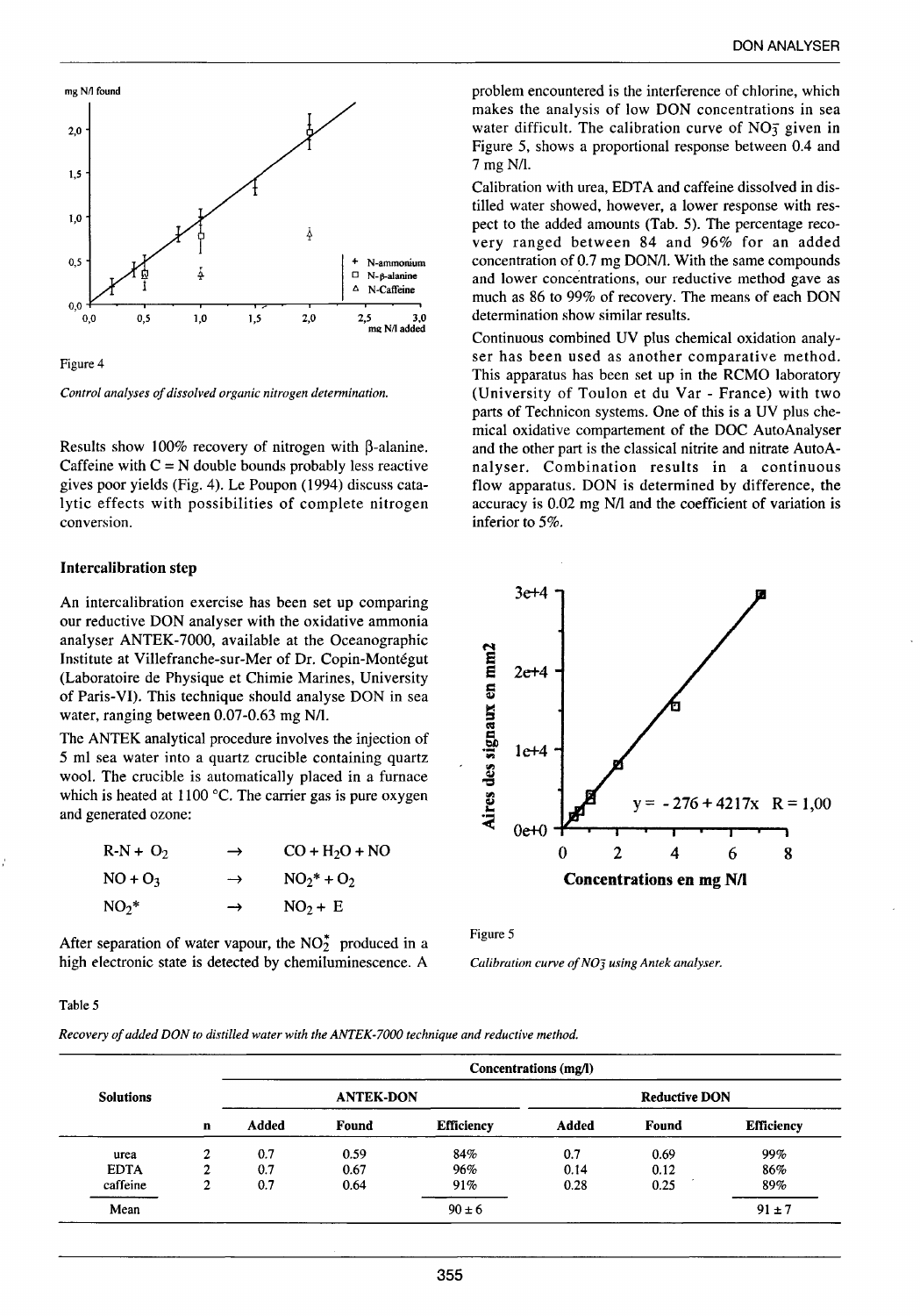#### Table 6

| Nitrogen concentrations in mg N/l by different techniques (*, station at Antwerp). (1): CEMO Yerseke (NL), (2) Lab.; RCMO Toulon (F), (3) Insti- |  |
|--------------------------------------------------------------------------------------------------------------------------------------------------|--|
| tut Villefranche-sur-Mer (F). $WS = Western$ Scheldt, $OS = Eastern$ Scheldt,                                                                    |  |

| <b>Stations</b> | Ammonium | <b>Nitrate</b><br>plus<br><b>Nitrite</b> | Total Org.<br>+ Inorg.N<br>by<br>oxidation | Total Org.<br>+ Inorg.N<br>by<br>oxidation | <b>DON</b><br>by<br>oxidation | Total Org.<br>+ Inorg.N<br>by<br>reduction | <b>DON</b><br>by<br>reduction |
|-----------------|----------|------------------------------------------|--------------------------------------------|--------------------------------------------|-------------------------------|--------------------------------------------|-------------------------------|
|                 | (1)      | (1)                                      | (2)                                        | (3)                                        | (2)                           | (2)                                        | (2)                           |
| WS1             | 0.09     | 3.08                                     | 5.0                                        | 2.60                                       | 1.83                          | 3.87                                       | 0.70                          |
| WS <sub>2</sub> | 0.12     | 3.62                                     | 4.4                                        | 3.48                                       | 0.66                          | 4.26                                       | 0.52                          |
| WS3             | 0.22     | 4.01                                     | 5.6                                        | 3.87                                       | 1.37                          | 5.56                                       | 1.33                          |
| WS4             | 1.05     | 4.04                                     | 6.4                                        | 5.29                                       | 1.31                          | 6.47                                       | 1.38                          |
| WS5             | 2.95     | 3.92                                     | 6.9                                        | 5.56                                       | 0.03                          | 7.55                                       | 0.68                          |
| $WS^*_6$        | 4.25     | 3.12                                     | 7.0                                        | 5.66                                       | -                             | 8.16                                       | 0.79                          |
| WS7             | 4.62     | 2.78                                     | 5.8                                        | 5.69                                       | -                             | 7.64                                       | 0.24                          |
| OS <sub>1</sub> | 0.34     | 0.37                                     | 0.81                                       | 0.50                                       | 0.10                          | 0.61                                       |                               |
| OS <sub>2</sub> | 0.13     | 0.37                                     | 0.51                                       | 0.35                                       | 0.01                          | 0.47                                       | -                             |

The intercomparison, carried out with different sea water samples, between oxidative and reductive techniques showed sorne additional problems with the DON calculation (Tab. 6).

The samples were taken from the eutrophie river estuary system of the river Scheldt (Western Scheldt) and the much less eutrophie Eastern Scheldt (The Netherlands), the latter having no (or very little) fresh-water inflow (Fig. 6).

One-litre water samples were passed over a filter, prior to analysis. Conservation with, e.g., HgCl<sub>2</sub> was avoided, since this might provoke interferences with the nitrate determination (Kremling and Wenck, 1986). Samples were rapidly frozen and analysed the following day.

#### Comments on the results

Total nitrogen obtained with the different methods is shown (Fig. 7).

Relatively high concentrations of inorganic nitrogen in the Western Scheldt are due to urban waste releases from Antwerp. Small concentrations in Eastern Scheldt are mainly due to its open connections with the North Sea (Fig. 8).

In the two figures, total nitrogen values show relatively poor correlation between high temperature oxidative determination (ANTEK) and other methods. The difference may be related to a poor quick-freezing preservation of samples for Antek analysis, two months after sampling,



Figure 6

*Location of sampling stations in the Western Scheldt (WS) and the Eastern Scheldt (OS).*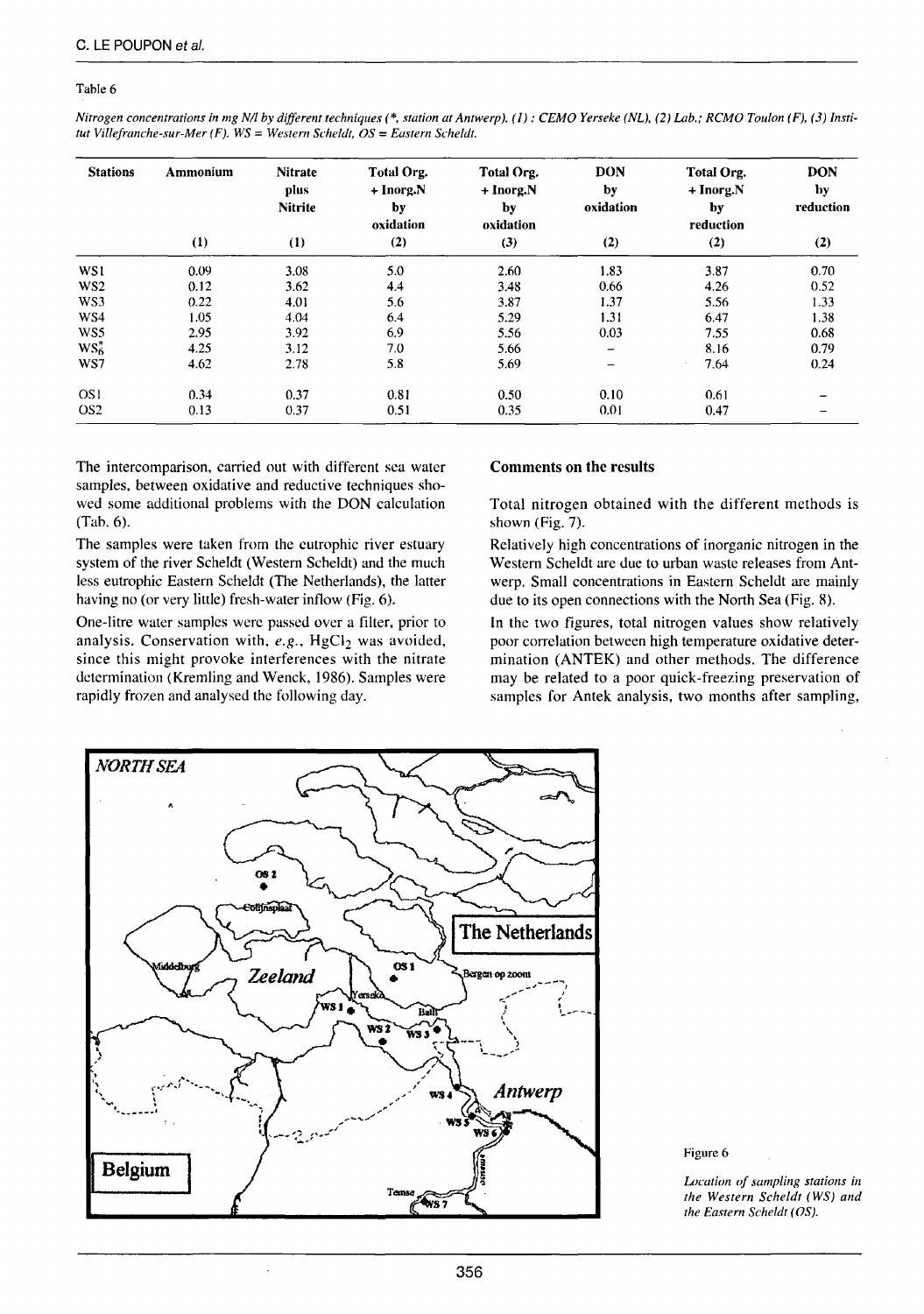#### Figure 7

*lnorganic nitrogen and total dissolved nitrogen values in the Western Scheldt. Comparison between the three methods. ( 1) inorganic nitrogen* (NHt,  $NO<sub>3</sub>$ ,  $NO<sub>2</sub>$ ), (2) total nitrogen by *UV oxidation, (3) total nitrogen by high temperature oxidation, (4) total nitrogen by reduction.* 



 $\begin{array}{c} \n \blacksquare & 1 \\
\blacksquare & 2\n \end{array}$ 0,9 0,8 ີ**ຂ** 0,7 3 ~ 0,6 CHA. 4 0,5  $\frac{8}{4}$  0,4  $\frac{3}{2}$  ... = *QJ*  **u**  = 0,2 **<sup>Q</sup> <sup>u</sup>**0,1 0,0 OSI OS2 **stations** 

#### Figure 8

*lnorganic nitrogen and total dissolved nitrogen values in the Eastern*  Scheldt. Comparison between the three methods. (1) inorganic nitro*gen nitrogen* (NHt, NO], N02), *(2) total nitrogen by UV oxidation, (3) total nitrogen by high temperature oxidation, (4) total nitrogen by reduction.* 



#### Figure 9

*Dissolved organic nitrogen in Western Scheldt stations. Comparison between oxidative and reductive determinations.* 

rather than a failure of the Antek procedure. The other values were determined immediately after sampling.

Dissolved organic nitrogen is calculated using total and inorganic nitrogen from Table 5, and results are also shown in Figure 9.

Comparing the values obtained by UV plus chernical oxidation and those by the reductive method, DON is similar in stations WS2, WS3 and WS4. The near zero values in polluted stations WS5, WS6 and WS7 may be ascribed to high phosphate concentrations, which interfere in the determination of nitrogen (reduction of N-NO $\frac{1}{2}$  with Cd/Cu alloy) by DON oxidation (Oison, 1980). These latter values, calculated by difference, are unrepresentative. Such high phosphate concentrations do not affect the reductive analytical process, with or without catalyst. Measurements with reductive conditions are not limited in this case.

#### **CONCLUSION**

An automatic DON analyser has been constructed with a spiral silver reactor in a tight oven and a spectrocolorimetric detector. This apparatus may serve as an additional tool for the analysis of dissolved organic matter in different seawater and fresh-water environments. The equipment, though being simple and connected to basic autoanalyser techniques, requires skilfull handling in order to obtain reliable results. Calibration is constantly required during the execution of the analyses, which reduces the chance of failures.

The reductive method exhibits good precision, and appears near absolute in accuracy by virtue of its complete recovery of ali tested inorganic and organic nitrogen compounds. In the case of natural sea-water analysis, salt effect can be expected as for other methods; consequently, high salinity samples can slightly alter reductive conditions, perturbing measurements. In heavily polluted waters, such as those near industrial waste-water effluents, the determination of DON in a reductive medium has the additional advantage of not being interfered with high phosphate concentrations over the photo-oxidation method.